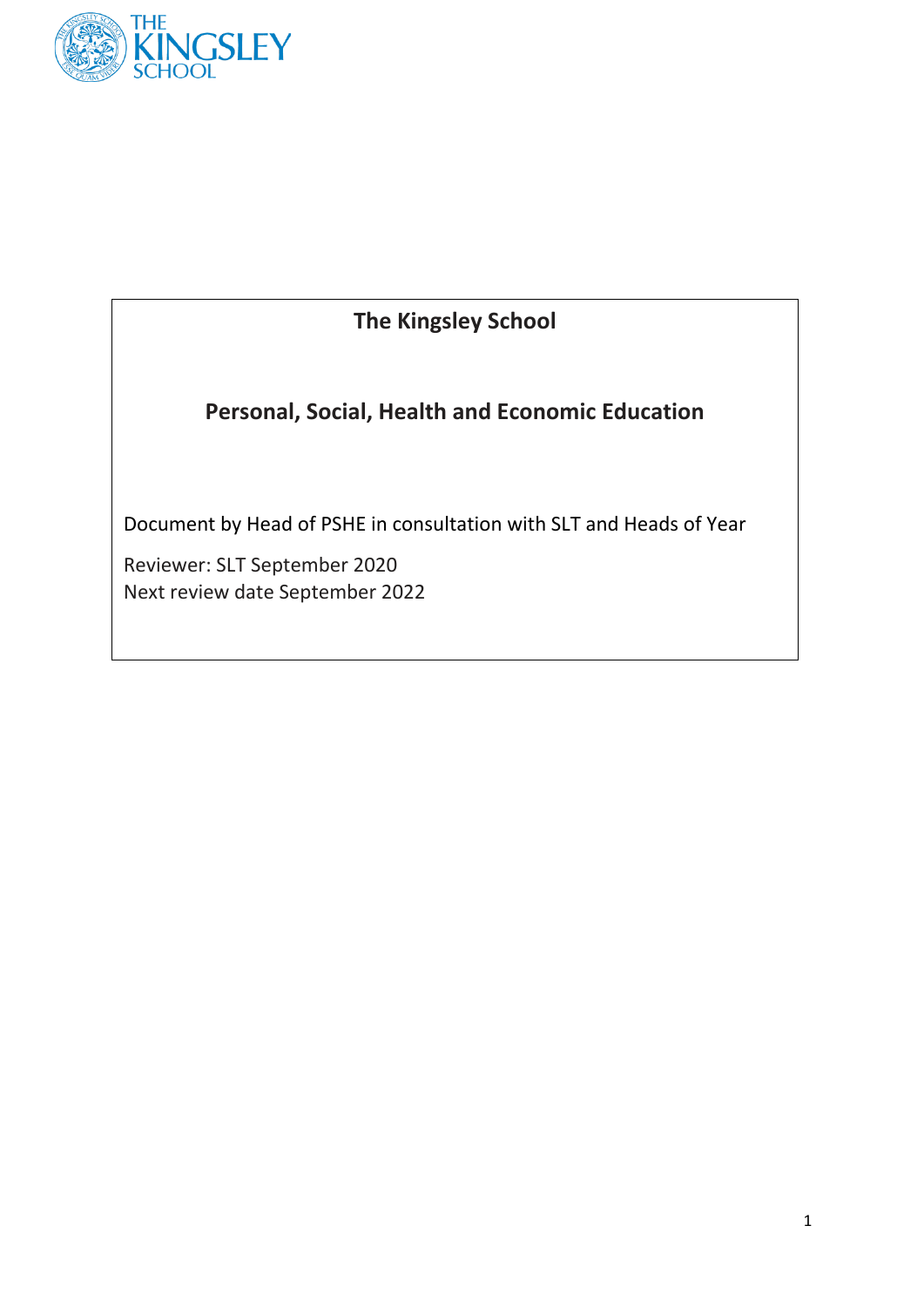

#### **Introduction**

This policy applies to all pupils at The Kingsley School, including those in EYFS.

The PSHE programme is an integral and important part of the education programme at our school. This programme aims to foster the personal, moral, spiritual, social and cultural development of our pupils, as well as helping to enhance their ability to cope with life and its demands. It aims to inspire and encourage our pupils to become kinder, more confident, more thoughtful and more responsible citizens in the communities in which they live and work. The PSHE programme is annually reviewed and developed by the Head of PSHE. It has an established place within the curriculum with Heads of Year or designated teachers teaching the course throughout the school. The Head of PSHE and Heads of Year regularly review the pupils' needs and alter the course as is necessary. In the Preparatory School this will be done by the Head of Prep, in conjunction with the class teachers.

This Policy works in conjunction with:

- The Wellbeing Policy
- The Relationships and Sex Education Policy
- The Anti Bullying Policy
- The Anti Cyberbullying Policy

#### **PSHE in The Kingsley Senior School**

#### **Aims**

PSHE aims to help our pupils develop an increased understanding and knowledge of:

• Health issues: drugs, sex education, mental health, healthy lifestyle, and work/play balance;

• Personal issues: goal setting, self-awareness, self-esteem, relationships, emotional well-being, safety and safeguarding; careers

• Social issues: relationships including family, friends, workplace, teams, disabled people; inclusivity and diversity

• Emotional literacy: supporting personal and social development by encouraging resilience, positive self-esteem and confidence. The moral and ethical aspects of issues are discussed to enable pupils to explore their own feelings and thoughts, as well as developing emotional empathy.

The Kingsley School follows the advice and guidance set out by the PSHE Association who state that PSHE education "… is a school subject through which pupils develop the knowledge, skills and attributes they need to manage their lives, now and in the future. It helps children and young people to stay healthy and safe, while preparing them to make the most of life and work" (Ref: PSHE Association Programme on Study for PSHE Education Key Stages 1 – 5 updated in June 2019).

Learning opportunities are based on three core themes:

- Core theme 1: Health and Wellbeing
- Core theme 2: Relationships
- Core theme 3: Living in the wider world

#### **Citizenship**

Citizenship education aims to develop an increasing awareness and a better understanding of: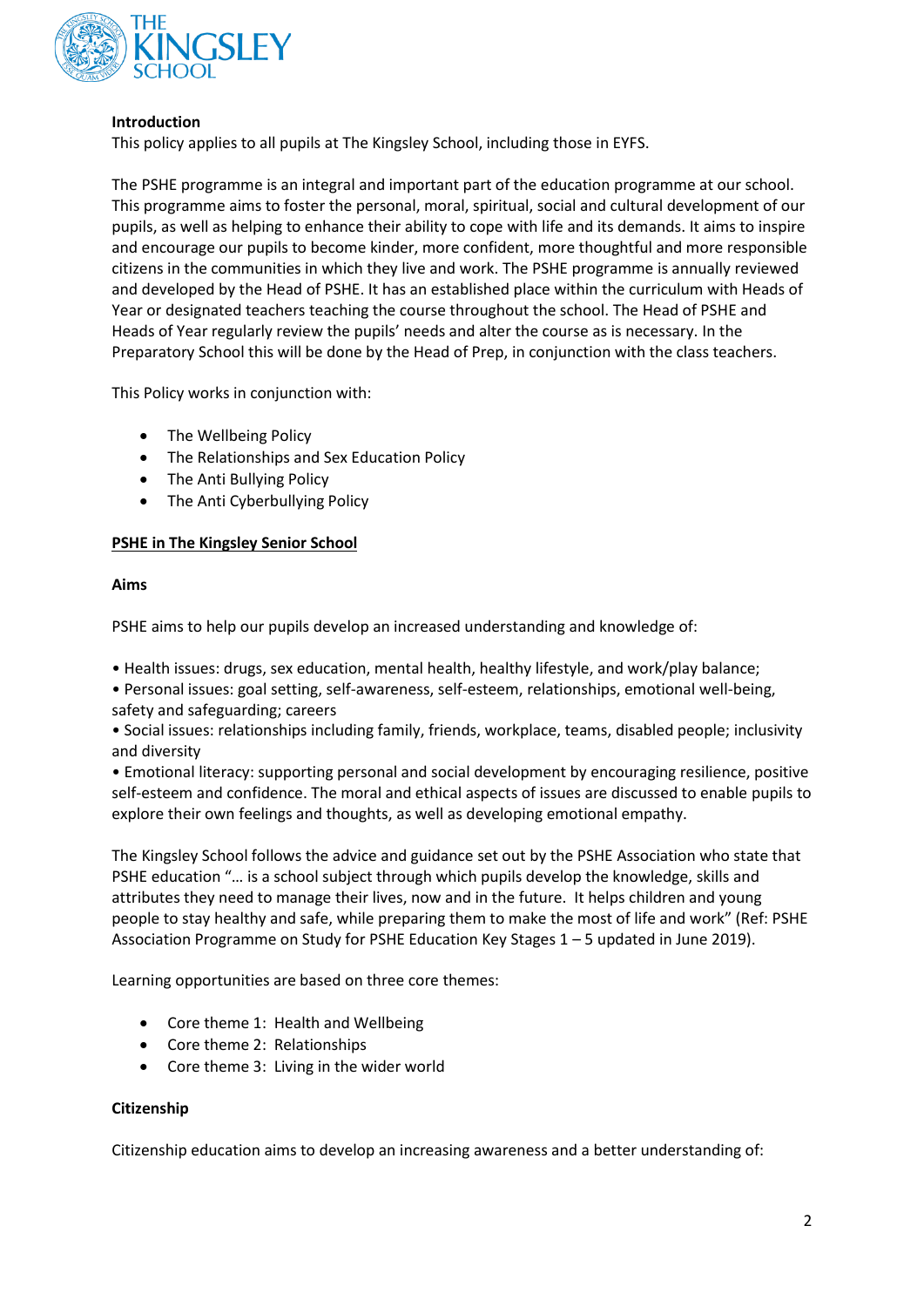

• What constitutes British values of democracy, respect and tolerance for others, personal liberty and the law.

- Personal finance and the notion of worth and value.
- The Equality Act of 2010 and vulnerable groups in our society.

• Responsibility within the communities that our pupils interact with both on a smaller scale (such as family), as well as the larger scale (national and global issues)

#### **The Programme**

The programme uses the PSHE Association Programme of Study for PSHE education (key stages  $1 - 5$ ) and the PSHE Association Programme Builder 4: Thematic model (key stages 3 and 4). The latter takes a thematic approach to PSHE education the three core themes of the Programme of Study are studies over six half terms. This means that generally, all year groups are working on the same core theme at the same time, but these have been modified to suit the school's planning requirements. The content of the programme has been selected to provide opportunities to develop knowledge, skills and attributes that are relevant and appropriate to the school and the needs of the pupils.

The programme for the academic year 2020/2021 has been adapted by the topics at the start of the year focussing on mental health and wellbeing because of the experiences during lockdown earlier in the year.

Statutory requirements for Relationships Education, RSE and Health Education are covered in the programme.

The Kingsley School governors were invited to review the PSHE programme and a curriculum audit with its modified content to meet the statutory requirements.

A variety of teaching styles encourages the pupils to be active participants and interact with one another in the lessons as much as possible. Discussion is crucial and central to PSHEE and Citizenship education.

Staff throughout the school ensure the effective delivery of the programme; external speakers are invited into school to talk to pupils about a number of issues such as safety, drugs, alcohol and sexual health. A wide variety of excellent resources is provided which is regularly updated; the LRC offers a range of resources easily accessible to the pupils. Key members of staff are also flagged to pupils as people they can go to speak to regarding a range of issues, such as; the careers coordinator, school Wellbeing Counsellor and school nurse etc.

Heads of departments are encouraged to flag on their schemes of work in links with the PSHEE curriculum, allowing a whole school approach to the delivery of key skills.

Aspects of PSHE are also taught across the curriculum. Examples include:

- English; discussions of issues such as racism when pupils are studying 'The Boy in the Striped Pyjamas', neglect and child abuse when studying 'The Tulip Touch'.
- Economics; issues involving banking, credit lending and interest in mathematics when investigating percentage change.
- Within science pupils consider their responsibility within the communities that they interact with both on a smaller scale (such as family), as well as the larger scale (national and global issues).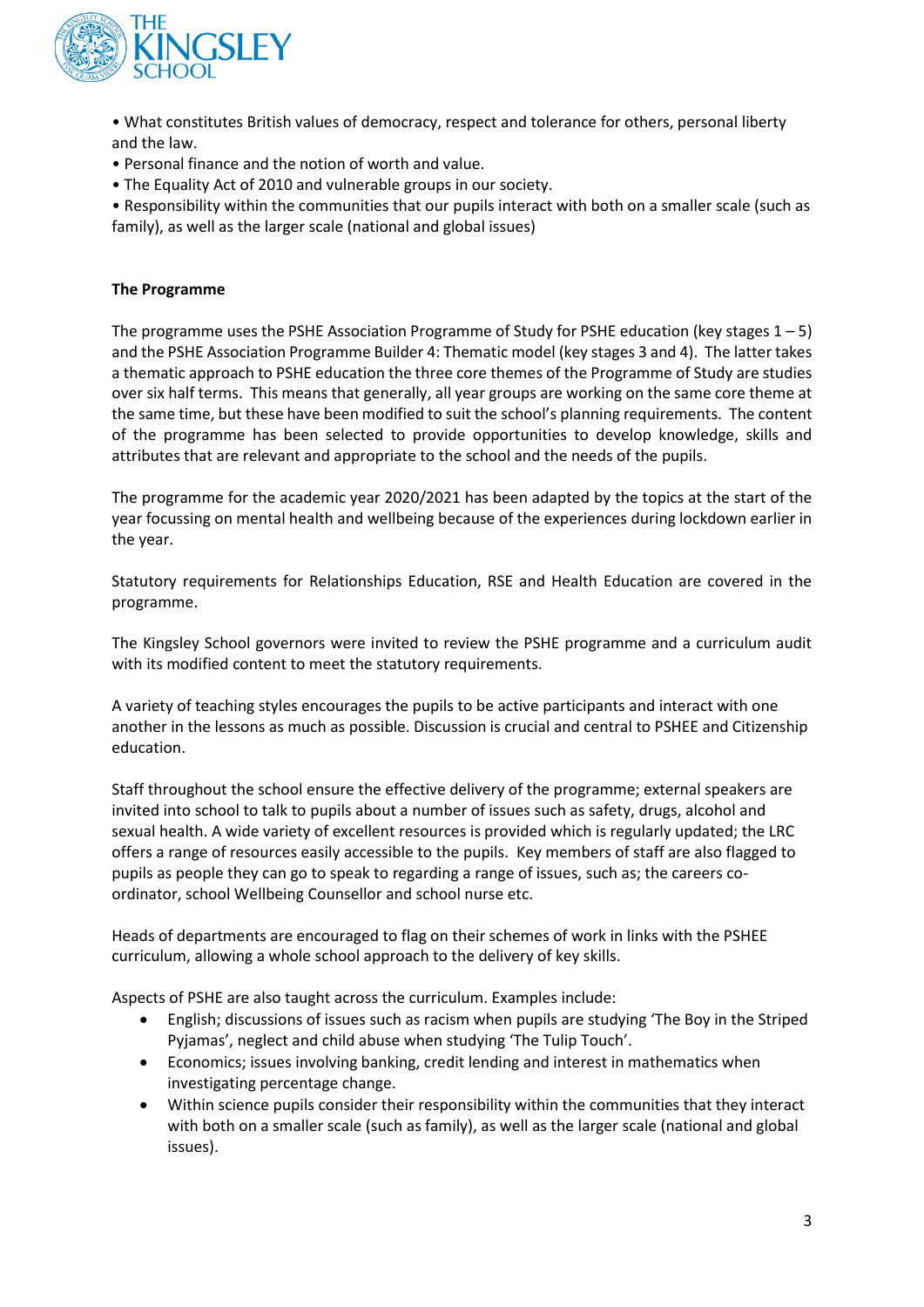

- In biology pupils explore the effects of smoking and drugs at KS3. As well as the environmental impact of land use and growing population at GCSE (also greenhouse gases covered in chemistry).
- Pupils also consider a variety of wider world issues within chemistry such as; climate change, greenhouse gases, carbon footprint, atmospheric pollutants from fuels and recycling.
- Health issues, such as drugs, mental health and healthy lifestyles as well as prejudice are sometimes studied by pupils in art at GCSE and A Level as part of independent investigations. Goal setting in particular is a regular part of the GCSE and A Level courses.
- Personal issues: links to 'goal setting' (aims and objectives of businesses) in A level business, links to 'Safety' in A level business (health and safety legislation and the role of the employee and employer in H&S at work)
- Emotional literacy: links to ethics (ethical issues facing firms and stakeholder objectives) in A level business
- British Values: relationship between law and ethics, consumer protection, employment law, health and safety law, environmental law, competition policy all covered in A level business
- Personal finance: Cash flow forecasting and budgeting covered in A level business
- Equality Act: covered in A level business in relation to how it affects recruitment, selection and employee working conditions
- Economic issues: significant links to A level economics and A level business
- Responsibilities in communities covered in macro and micro economics.
- Within psychology pupils explore mental health whilst studying topics such as schizophrenia, OCD, depression and phobias. Pupils also consider how people respect and tolerate others whilst studying the topic of gender. The moral and ethical aspects of issues are discussed across all topics to enable pupils to explore their own feelings and thoughts, as well as developing emotional empathy.
- Throughout a range of health and social care topics pupils focus on Social issues; relationships including family, friends, workplace, teams, disabled people. Pupils also consider how society supports personal and social development by encouraging resilience, positive self-esteem and confidence. The moral and ethical aspects of issues are discussed to enable pupils to explore their own feelings and thoughts, as well as developing emotional empathy. In health and social care pupils also consider The Equality Act of 2010 and vulnerable groups in our society.
- Within geography the ageing population in Y9 covers social issues, trading patterns and fair trade in Y11 covers economic issues and migration in Y10 covers social issues and British Values.
- Within physics there is a link with road safety and stopping distances.
- Religious studies;
	- $\circ$  Year 7 who am I looking at personal beliefs and values, rights and responsibilities topic
	- o Year 8 multiculturalism and Islamophobia topic
	- $\circ$  Year 9 equality topic
	- $\circ$  GCSE relationships and families/human rights, contraception and healthy sexual relationships, relationships and families/ equality/social injustice
- Within modern foreign languages pupils explore;
	- o Health issues: effects of smoking and alcohol, how to lead a healthy lifestyle, work/life balance.
	- $\circ$  Personal issues: relationships with others, what you have the rights to do (not sure if this is in the right category), describing what makes you happy, explaining what is important to you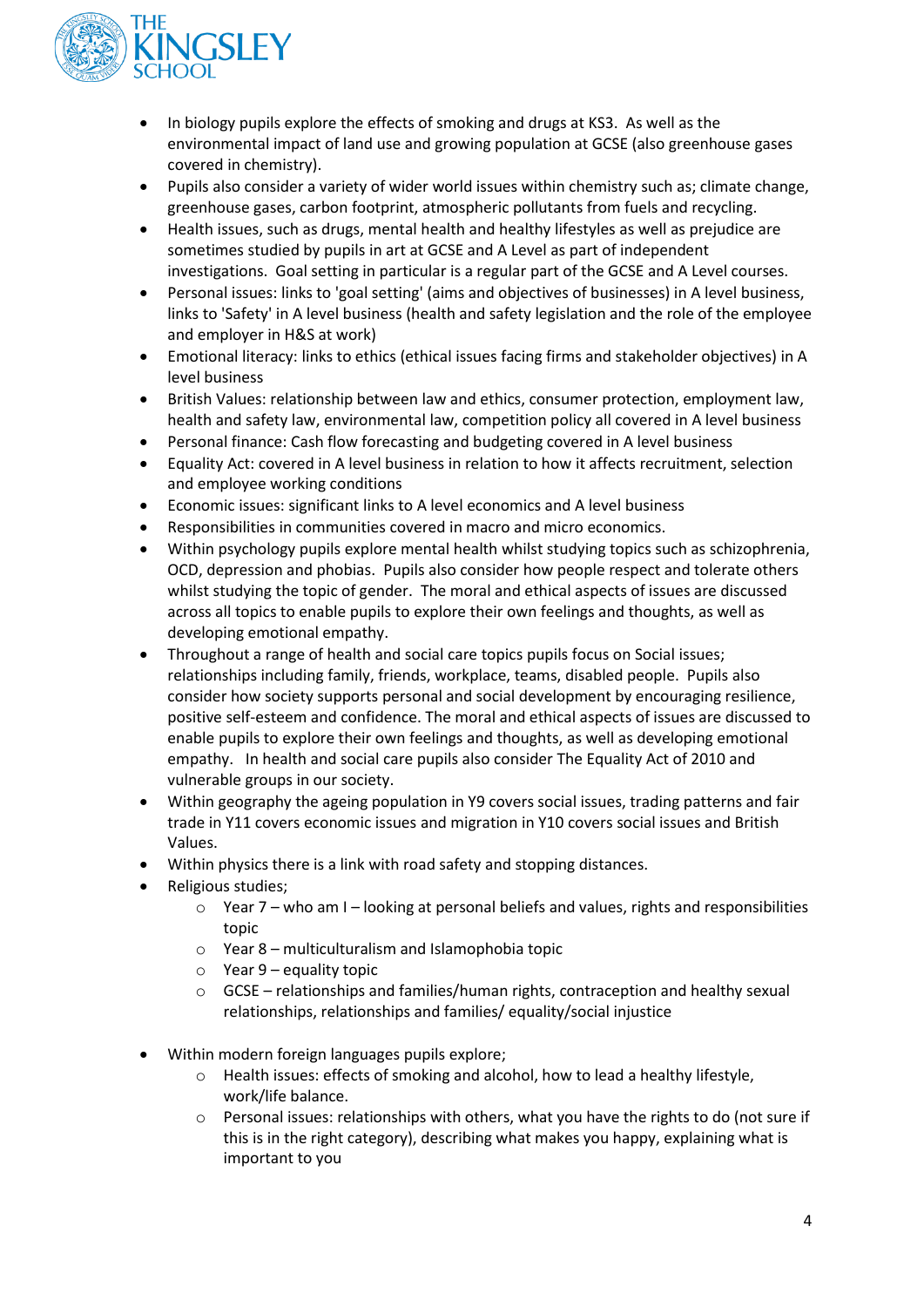

- o Social issues: friendships, describing a date, pros and cons of social media, change in family model, differing attitudes towards marriage, rights of gay and transgender people
- $\circ$  Emotional literacy: encouraging and persuading others, charity and volunteer work, women in the workplace
- o Economic issues: what you spend your pocket money on
- o British values: How to be a good student
- o Personal finance: value of different jobs, what would you like from a job
- o The Equality Act: learning about human rights issues
- o Responsibility within communities: Customs and festivals in Spanish/French speaking countries and protecting the environment

The ethos of the school also reflects a focus on good citizenship and thinking of others. There is a strong emphasis on charitable fund raising and giving to those who are less fortunate through regular cake sales, mufti days and other events organised by the Sixth Form Leadership Team. Each year the Sixth Form Leadership team agree a focus and select multiple charities that they would like to support throughout the year. As opportunities arise pupils are encouraged to participate, which has led to sixth form pupils organising a Christmas themed tea for local elderly residents as well as a Carol singing at Castel Froma, a residential specialist care for people who have acquired brain injuries or neurological conditions.

The Kingsley School is also working more closely with the local community, e.g. the president of the Royal Leamington Rotary Club has led whole school assemblies, as well as working with the school to award the Community Spirit Award.

In all year groups, participation in the democratic life of the school is carried out via the Student Voice. Representatives are elected and some volunteer to represent their forms and to lead responsibly; they represent the views of pupils in their form at the School Council meetings which are held regularly throughout the year and are chaired by the Sixth form Senior prefects.

The ability to work as a team and to take others' views into account is promoted through sport, the Duke of Edinburgh Award Scheme and many other curricular and extra-curricular activities. Courtesy and concern for others is a vital ingredient of school life, and indeed life outside school.

#### Head of PSHE

The Head of PSHE is responsible for the programme as a whole: providing resources; supporting PSHEE teachers; ensuring that they feel confident about the delivery of the programme. The programme is continually assessed to update and meet the needs of our young people in a fast moving and changing society.

#### **Sex and relationships education in the Senior School**

The PSHE department issues letters home at the beginning of each academic year outlining the overview of the PSHE course structure so parents are fully informed. Where any sensitive topic areas are taught, such as Female Genital Mutilation, cancer and adoption, additional letters are sent to parents with pupils in the relevant year group.

The PSHE curriculum includes content set out in the Statutory Guidance for Relationships Education, RSE and Health Education. The statutory requirements state that as parents 'you cannot withdraw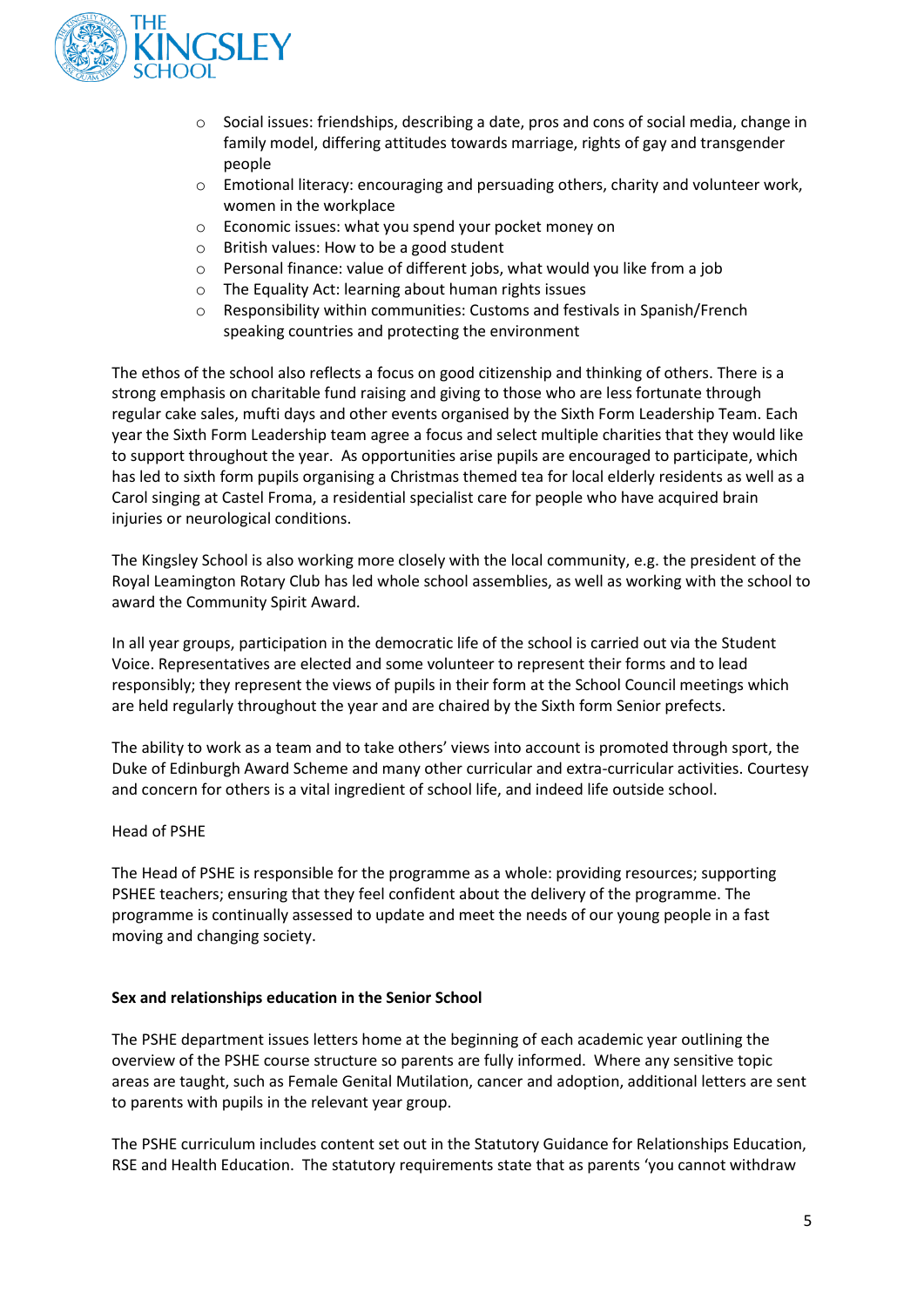

your child from Health Education or The Relationship Education elements of Relationships and Sex Education, because it is important that all children receive this content, covering topics such as 'friendships and how to stay safe' (Ref: Gov.UK).

Parents have the right to request that their daughter will be withdrawn from some or all of the sex education delivered as part of the statutory RSE. If this occurs, then the parents will be asked to discuss the request with the Deputy Head (Pastoral) who will in turn discuss it with the Headteacher and for good practice with the pupil. A record of any such meeting would be kept. Unless there are exceptional circumstances, the parents' request will be respected to withdraw the pupil, up to and until three terms before the pupil turns 16. (Ref: DfE Relationships Education, Relationships and Sex Education (RSE) and Health Education).

The School's RSE programme aims to develop pupils' understanding of the topic in the following key areas:

#### *Knowledge and understanding*

- Learning and understanding physical development at appropriate stages.
- Understanding human sexuality, sexual health, emotions and relationships.

#### *Attitudes and values*

- Discussing the importance of values and individual conscience and moral considerations.
- The understanding of the value of family life, and stable and loving relationships.
- Learning the value of respect, love and care.
- Exploring, considering and understanding moral dilemmas.
- Developing critical thinking as part of decision making.

#### *Personal and social skills*

- Learning to manage emotions and relationships confidently and sensitively.
- Developing self-respect and empathy for others.
- Learning to make choices based on an understanding of difference and with an absence of prejudice.
- Developing an appreciation of the consequences of choices made.
- Managing conflict.
- Learning how to recognise and avoid exploitation and abuse.

#### **Assessment**

Assessment gives the pupils opportunities to reflect on their learning, increases motivation and improves their awareness of their development. It also allows other interested parties to evaluate the impact that PSHEE is having for pupils and whole school outcomes. Assessment is a combination of teacher assessment and student self – and peer assessment.

Assessment is used to compare where a student is at the end of a lesson or series of lessons against where they were before the lessons. The bench mark against which progress is measured is the student's own starting point, not the performance of others.

The model used is that of the one provided by the PSHE Association:

1. Baseline assessment which could be completed at the start of the lesson or during tutor time in preparation for the first lesson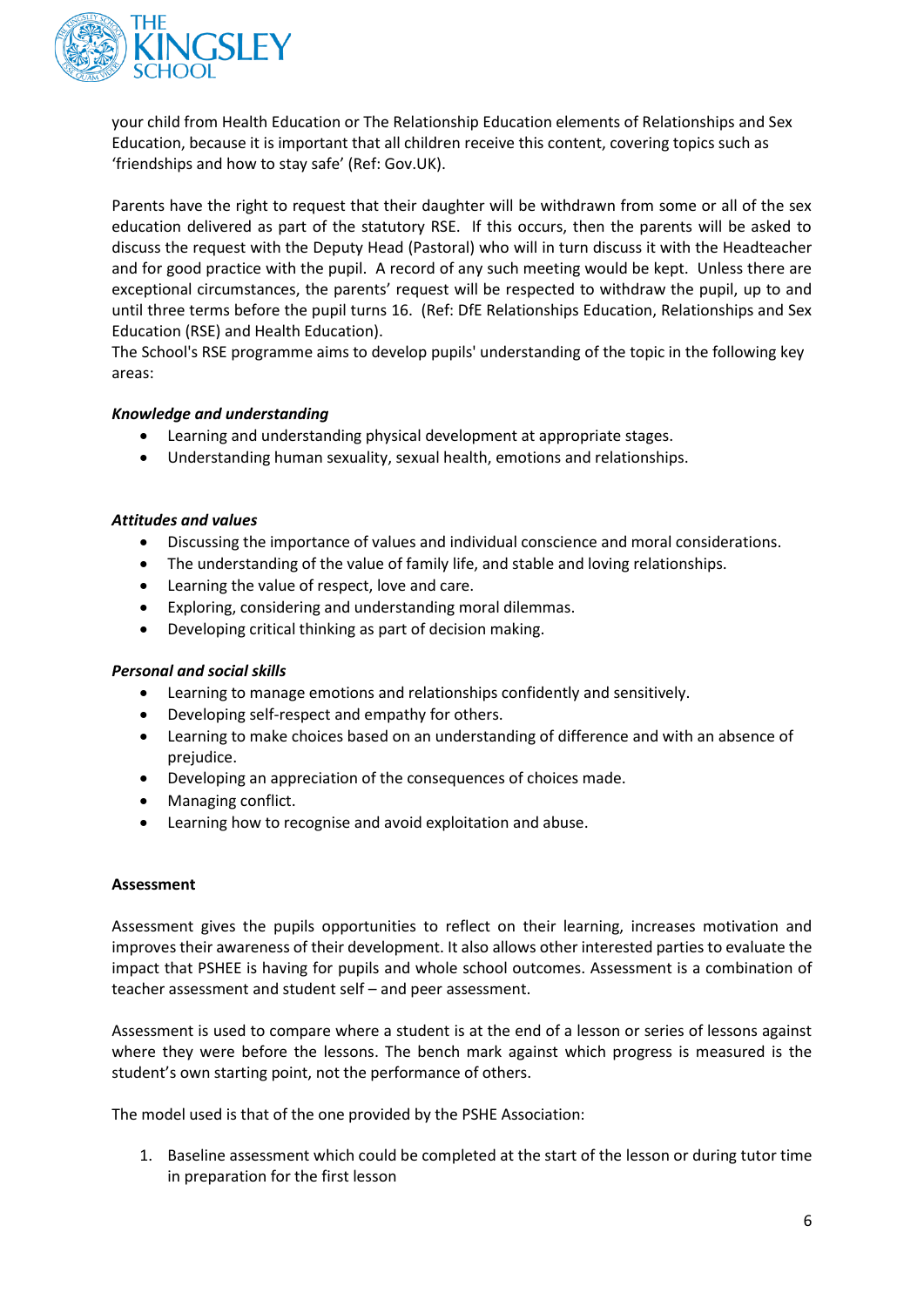

- 2. Build Afl into the lesson
- 3. At the end of the 'learning' progress is measured from the starting point and used to evidence progress and inform future learning

#### **PSHE in The Kingsley Preparatory School**

#### **Aims**

PSHE equips pupils with the knowledge, understanding, skills and strategies required to live healthy, safe, productive, capable, responsible and balanced lives. It encourages them to be enterprising and supports them in making effective transitions, positive learning and career choices and in achieving economic wellbeing.

A critical component of PSHE is providing opportunities for children and young people to reflect on and clarify their own values and attitudes and explore the complex and sometimes conflicting range of values and attitudes they encounter now and in the future. It also contributes to personal development by helping pupils to build their confidence, resilience and self-esteem, and to identify and manage risk, make informed choices and understand what influences their decisions. It enables them to recognise, accept and shape their identities, to understand and accommodate difference and change, to manage emotions and to communicate constructively in a variety of settings.

#### **Delivery of PSHE and Citizenship - Overarching Concepts**

Pupils in the Preparatory School follow the Jigsaw programme of study for PSHE and Citizenship, which is closely aligned to the 2014 National Curriculum framework and non-statutory guidelines. There are six 'Puzzles' in Jigsaw that are designed to progress in sequence from September to July:

Autumn 1: Being Me in My World Autumn 2: Celebrating Difference (including anti-bullying) Spring 1: Dreams and Goals Spring 2: Healthy Me Summer 1: Relationships Summer 2: Changing Me (including Sex Education)

Each Puzzle has six Pieces (lessons) which work towards an 'end product', for example, The School Learning Charter or The Garden of Dreams and Goals. Each Piece has two Learning Intentions: one is based on specific PSHE learning (covering the non-statutory national framework for PSHE Education but enhanced to address children's needs today); and one is based on emotional literacy and social skills (covering the SEAL learning intentions but also enhanced). The enhancements mean that Jigsaw is relevant to children living in today's world as it helps them understand and be equipped to cope with issues like body image, cyber and homophobic bullying, and internet safety.

The 'relationship and sex education' components will be taught in the context of relationships, communication, social skills and values relative to the age and maturity of pupils.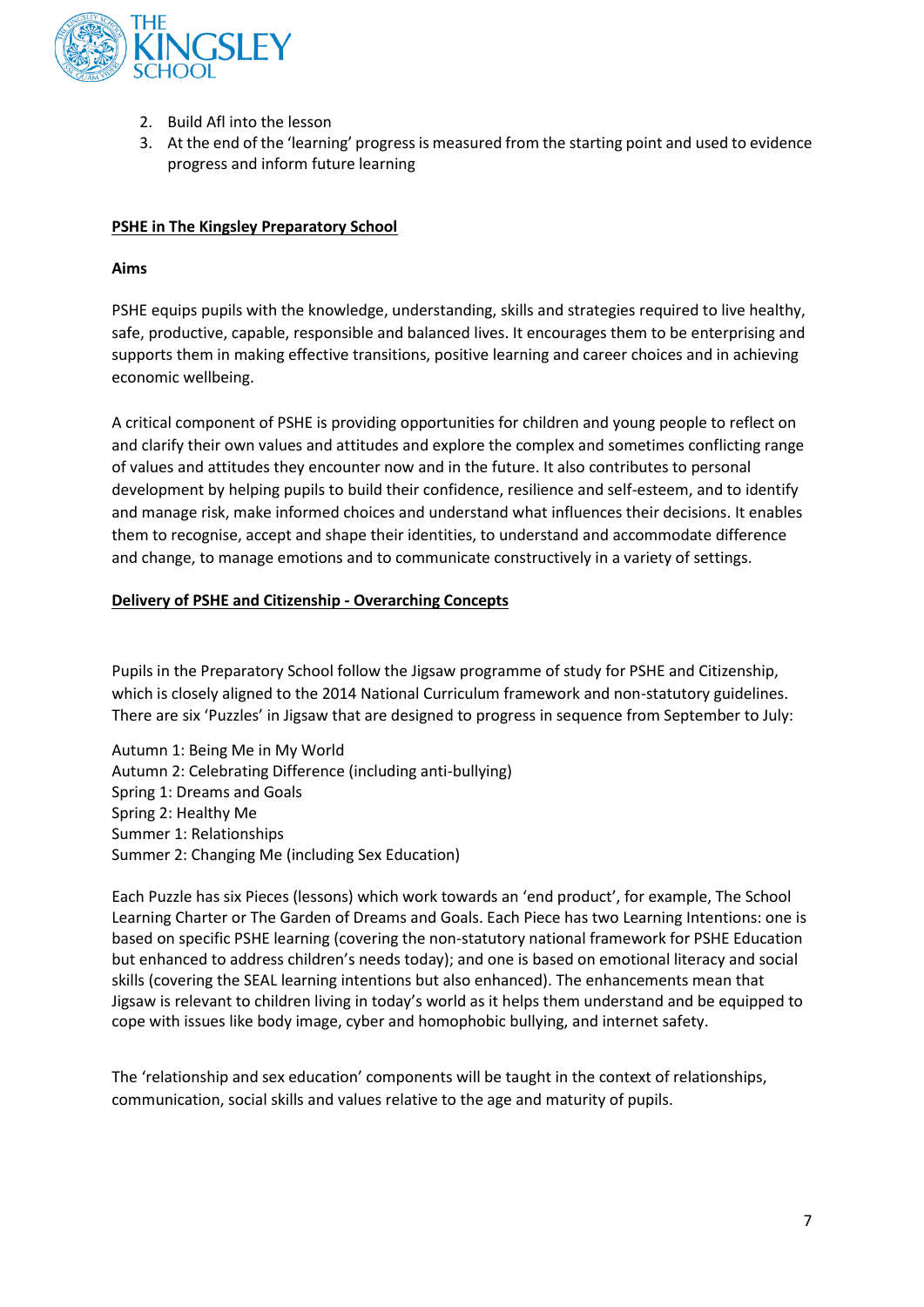

Activities used in the teaching of PSHE are varied and a wide range of styles is used with emphasis given to independent and active learning. Other possible methods are as follows:

- As topics-during PSHE lessons and other curriculum areas as appropriate- cross curricular approach using Creative Curriculum topics such as 'Body Pump' or 'We Are Amazing!'
- Pastoral time / Form time
- Assembly time opportunities to explore themes and for pupils to plan their own participation in assemblies
- Visiting speakers-religious groups, charities etc.
- Story time
- House meetings create sense of belonging-extended to younger pupils
- Residential visits are offered to Years 4, Years 5 and 6 to develop independence, leadership and co-operation skills through team building activities.

Methods which involve children's full participation and active learning will be used. The use of a range of teaching materials including books, DVDs, audio material, magazines, discussion material and visual aids will encourage participation. Pupils often work in groups and lessons frequently take the form of open questioning and discussion. Discussion groups are changed and organised to ensure all pupils are given a chance to lead and report back to the class. PSHEE and C is taught to all children as a class regardless of their abilities. All pupils are given the opportunity to achieve their best.

#### **PSHE and Fundamental British Values**

| Year   | <b>Democracy</b> | <b>Rule of Law</b> | <b>Individual Liberty</b> | <b>Mutual Respect</b> | <b>Tolerance of those of</b><br>different faiths and beliefs |
|--------|------------------|--------------------|---------------------------|-----------------------|--------------------------------------------------------------|
| F1/2   |                  |                    |                           |                       |                                                              |
| Year 1 |                  |                    |                           |                       |                                                              |
| Year 2 |                  |                    |                           |                       |                                                              |
| Year 3 |                  |                    |                           |                       |                                                              |
| Year 4 |                  |                    |                           |                       |                                                              |
| Year 5 |                  |                    |                           |                       |                                                              |
| Year 6 |                  |                    |                           |                       |                                                              |

### **Dreams and Goals**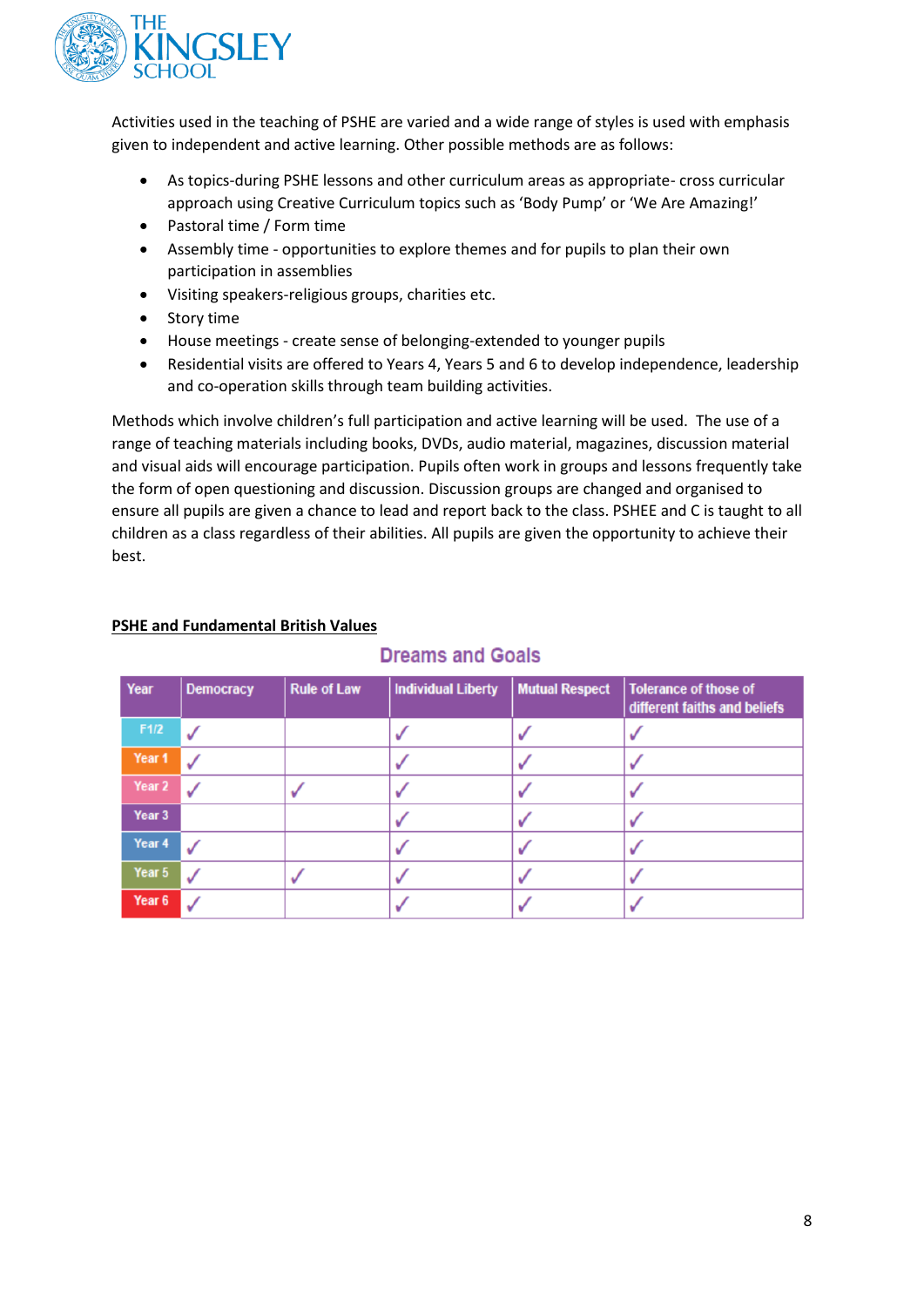

The Jigsaw PSHE programme carefully maps the Fundamental British Values across the EYFS and

### **Healthy Me**

| Year   | <b>Democracy</b> | <b>Rule of Law</b> | <b>Individual Liberty</b> | <b>Mutual Respect</b> | <b>Tolerance of those of</b><br>different faiths and beliefs |
|--------|------------------|--------------------|---------------------------|-----------------------|--------------------------------------------------------------|
| F1/2   |                  |                    |                           |                       |                                                              |
| Year 1 |                  |                    |                           |                       |                                                              |
| Year 2 |                  |                    |                           |                       |                                                              |
| Year 3 |                  |                    |                           |                       |                                                              |
| Year 4 |                  |                    |                           |                       |                                                              |
| Year 5 |                  |                    |                           |                       |                                                              |
| Year 6 |                  |                    |                           |                       |                                                              |

# **Celebrating Difference**

| Year   | <b>Democracy</b> | <b>Rule of Law</b> | Individual Liberty | <b>Mutual Respect</b> | Tolerance of those of<br>different faiths and beliefs |
|--------|------------------|--------------------|--------------------|-----------------------|-------------------------------------------------------|
| F1/2   |                  |                    |                    |                       |                                                       |
| Year 1 |                  |                    |                    |                       |                                                       |
| Year 2 |                  |                    |                    |                       |                                                       |
| Year 3 |                  |                    |                    |                       |                                                       |
| Year 4 |                  |                    |                    |                       |                                                       |
| Year 5 |                  |                    |                    |                       |                                                       |
| Year 6 |                  |                    |                    |                       |                                                       |

primary age range as follows:

**PSHE and Special Educational Needs (SEN) or English as an Additional Language (EAL)**

## Being Me in My World

| Year   | <b>Democracy</b> | <b>Rule of Law</b> | <b>Individual Liberty</b> | <b>Mutual Respect</b> | Tolerance of those of<br>different faiths and beliefs |
|--------|------------------|--------------------|---------------------------|-----------------------|-------------------------------------------------------|
| F1/2   |                  |                    |                           |                       |                                                       |
| Year 1 |                  |                    |                           |                       |                                                       |
| Year 2 |                  |                    |                           |                       |                                                       |
| Year 3 |                  |                    |                           |                       |                                                       |
| Year 4 |                  |                    |                           |                       |                                                       |
| Year 5 |                  |                    |                           |                       |                                                       |
| Year 6 |                  |                    |                           |                       |                                                       |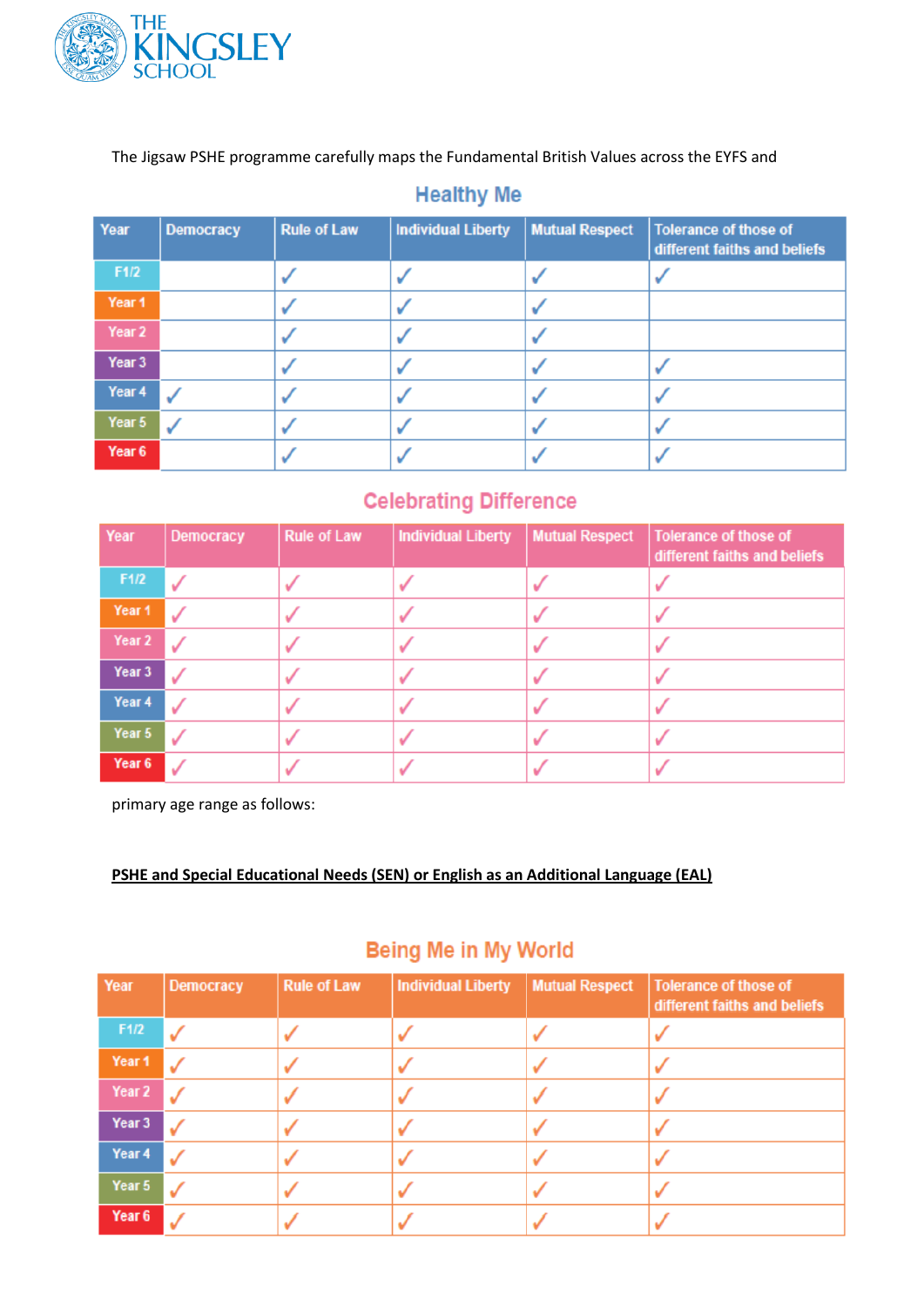

PSHE is an entitlement for all, but some children and young people will need PSHE more than others because of their life experiences. Health and social inequalities make it even more important that their social and emotional needs are addressed. It is a subject which is especially accessible to all pupils, given the variety of activity and outcomes expected. PSHE is an area of the curriculum where pupils with SEN do not need to feel inhibited by their difficulties. Experience shows that these pupils seem to relish the opportunities afforded by PSHE to display their natural strengths and intelligence in a less threatening environment.

Pupils with English as an additional language welcome the opportunity to contribute to lessons on a more equal footing than in other academic subjects. The school makes every effort to remove obstacles to successful learning and to equip young people with the confidence and skills to be effective learners and responsible citizens.

#### **Links with other subjects and cross-curricular themes**

Issues covered by PSHE touch upon almost all other subjects of the curriculum. PSHE enables pupils to draw connections between different subjects within one specific area of the curriculum. For instance, a debate on the environment will touch upon Science, Geography, English, Religious Education, History, DT, ICT and mathematical data. Hence, PSHE, possibly uniquely, helps pupils synthesize knowledge and skills gained from other sources into one body of work.

These dimensions provide unifying themes that give learning relevance and help young people make sense of the world. They reflect the major ideas and challenges that face individuals and society. Most of them are addressed through the current PSHE programmes of study.

- Identity and cultural diversity
- Healthy lifestyles
- Community participation
- **Enterprise**
- Global dimension and sustainable development
- Technology and the media
- Creativity and critical thinking.

A major link, of course, is with the school's Pastoral system. Issues introduced there can be consolidated and developed during PSHEE lessons.

#### **Use of ICT**

ICT is a frequent tool used in PSHE. Pupils will present PowerPoint presentations, prepare letters and reports on Word, use different websites to research issues, use design programmes such as publisher to illustrate ideas or projects and more recently the use of apps.

#### **Confidentiality and safeguarding**

PSHE can give rise to pupil or student disclosures. Children and young people should be told, in age and maturity appropriate language that school staff can keep confidentiality except when the adult is concerned about their safety or that of another child. When appropriate, children and young people should be informed of sources of confidential help such as the school nurse (in a one-to-one setting) and Childline.